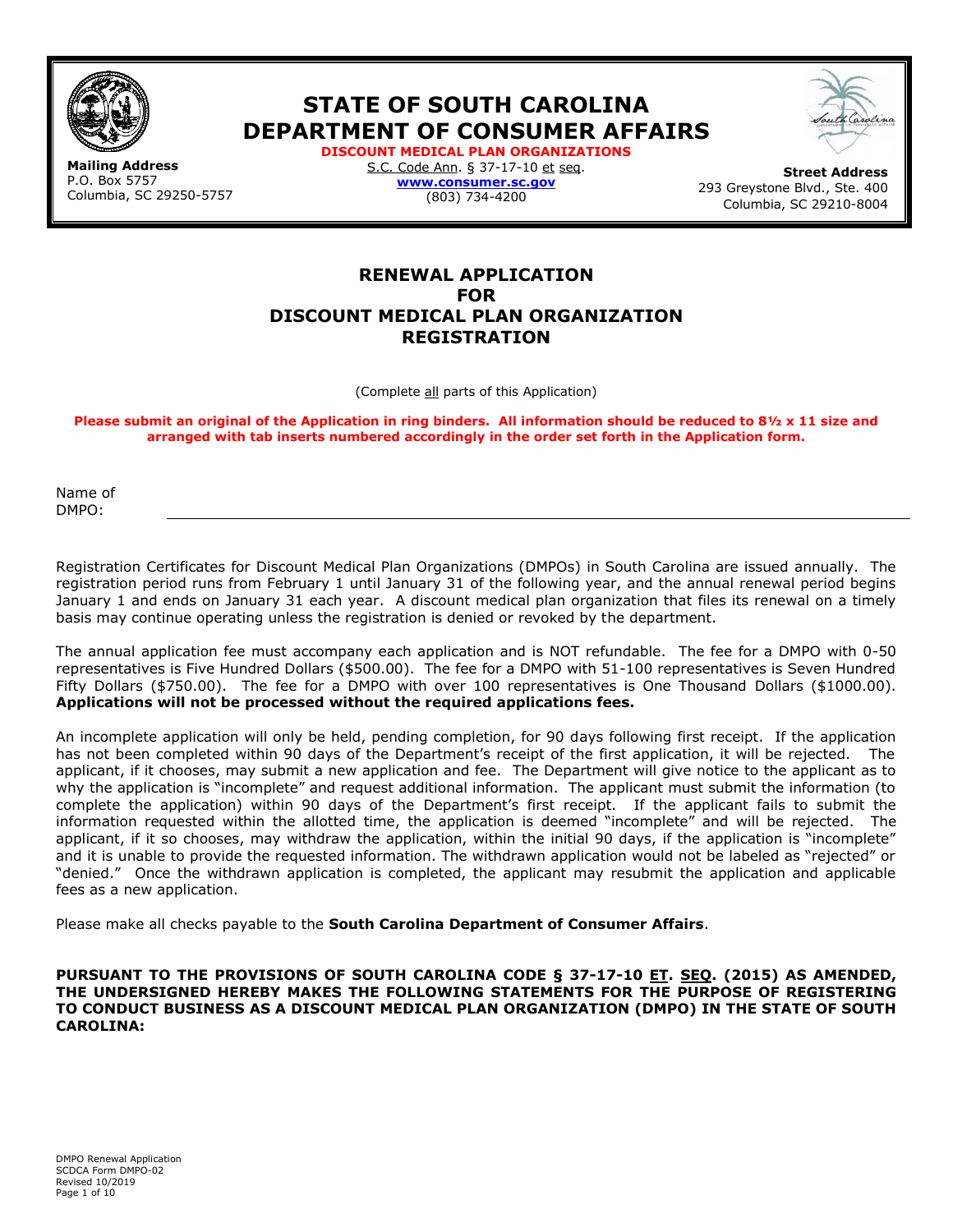| Name of<br>DMPO:                            |                                                                                                                      |                                                   |                                                                                                                                                                                                                                              |
|---------------------------------------------|----------------------------------------------------------------------------------------------------------------------|---------------------------------------------------|----------------------------------------------------------------------------------------------------------------------------------------------------------------------------------------------------------------------------------------------|
| Date of<br>Organization:                    |                                                                                                                      |                                                   |                                                                                                                                                                                                                                              |
| <b>Business</b><br>Address:                 |                                                                                                                      |                                                   |                                                                                                                                                                                                                                              |
| City:                                       |                                                                                                                      | State: ______________________                     |                                                                                                                                                                                                                                              |
| Telephone:                                  | <u> 1989 - Johann Barbara, martin amerikan basar dan basar dan basar dalam basar dalam basar dalam basar dalam b</u> |                                                   |                                                                                                                                                                                                                                              |
| Website:                                    |                                                                                                                      |                                                   |                                                                                                                                                                                                                                              |
| Name of Primary<br><b>Contact Person:</b>   |                                                                                                                      |                                                   |                                                                                                                                                                                                                                              |
| <b>Business Address:</b>                    |                                                                                                                      |                                                   |                                                                                                                                                                                                                                              |
| City:                                       |                                                                                                                      | State:                                            |                                                                                                                                                                                                                                              |
| Telephone No.:                              |                                                                                                                      |                                                   |                                                                                                                                                                                                                                              |
| E-Mail Address:                             | ,我们也不会有什么。""我们的人,我们也不会有什么?""我们的人,我们也不会有什么?""我们的人,我们也不会有什么?""我们的人,我们也不会有什么?""我们的人                                     |                                                   |                                                                                                                                                                                                                                              |
| Name of Secondary<br><b>Contact Person:</b> |                                                                                                                      |                                                   |                                                                                                                                                                                                                                              |
| <b>Business Address:</b>                    |                                                                                                                      |                                                   |                                                                                                                                                                                                                                              |
| City:                                       |                                                                                                                      | State:<br><u> 1989 - Johann Barbara, martin a</u> | Zip:<br><u>and the company of the company of the company of the company of the company of the company of the company of the company of the company of the company of the company of the company of the company of the company of the com</u> |
| Telephone No.:                              |                                                                                                                      | Fax No.:                                          |                                                                                                                                                                                                                                              |
| E-Mail Address:                             |                                                                                                                      |                                                   |                                                                                                                                                                                                                                              |

# **PLEASE PROVIDE THIRTY (30) DAYS ADVANCE WRITTEN NOTICE OF ANY CHANGE IN ANY OF THE ABOVE INFORMATION TO THE DEPARTMENT.**

# **ORGANIZATIONAL STRUCTURE**

| Corporation         | Limited Liability Company                  |
|---------------------|--------------------------------------------|
| General Partnership | Limited Partnership<br>Sole Proprietorship |
| Other (specify)     |                                            |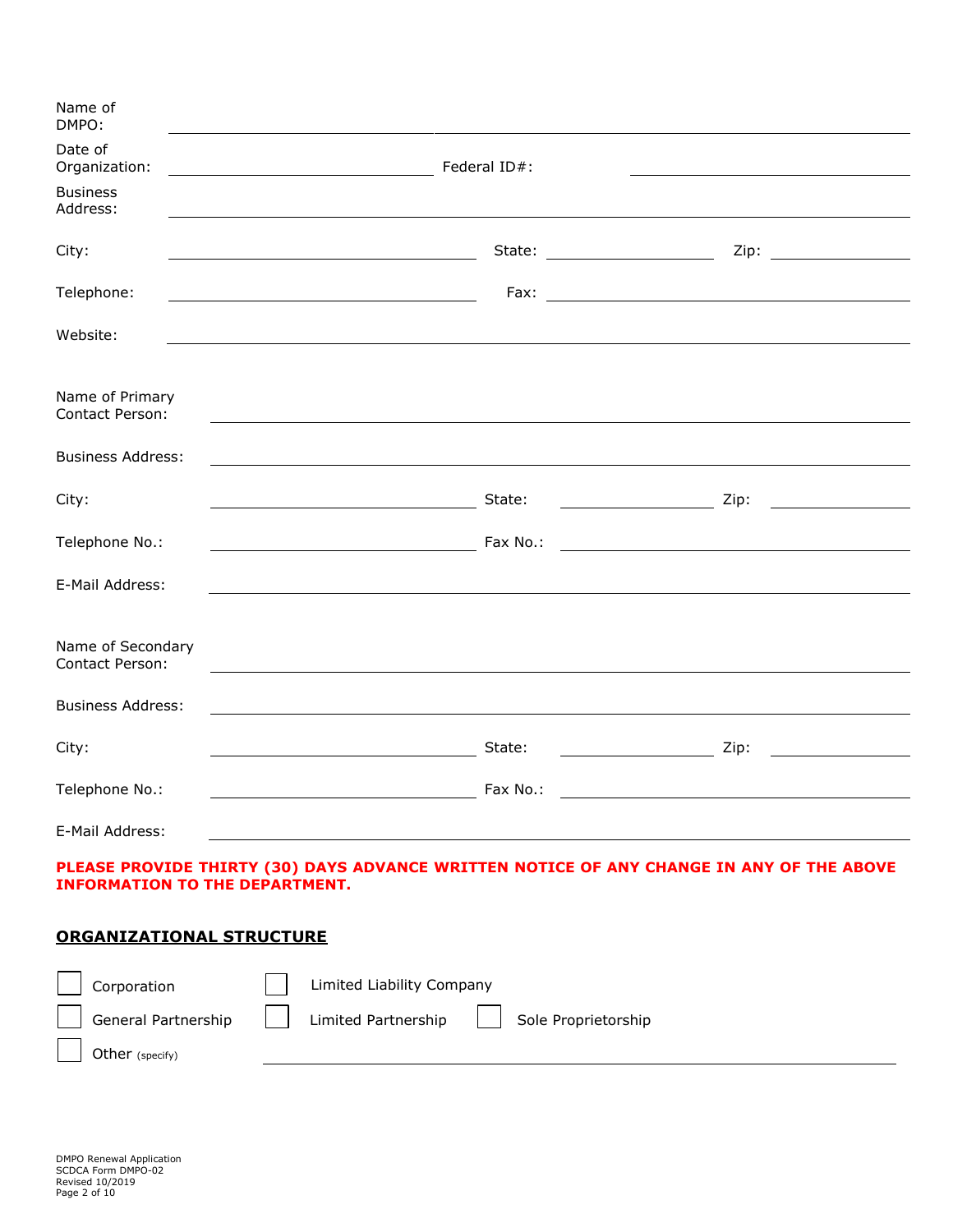- 1. Provide a current organizational chart of the applicant.
- 2. Provide a current copy of the Certificate of Authorization issued by the South Carolina Secretary of State demonstrating the applicant's authority to conduct business in South Carolina and that all state taxes and fees have been paid. Any business entity that fails to maintain its qualification with the South Carolina Secretary of State forfeits its right to do business in this state and must immediately surrender any registration certificates issued by this Department.
- 3. Provide the current contact information requested below for the applicant's current agent for service of process as registered with the South Carolina Secretary of State's office.

| Name of Current<br>South Carolina<br>Agent for Service<br>of Process: |          |      |
|-----------------------------------------------------------------------|----------|------|
|                                                                       |          |      |
| <b>Business Address:</b>                                              |          |      |
|                                                                       |          |      |
| City:                                                                 | State:   | Zip: |
|                                                                       |          |      |
| Telephone No.:                                                        | Fax No.: |      |
|                                                                       |          |      |
| E-Mail Address:                                                       |          |      |
|                                                                       |          |      |

4. Attach a photocopy of your most recent license, registration certificate, or certification letter for each state in which the Applicant is currently authorized to provide DMPO services, or any subset, such as prescription drug discount cards. **Certifications should be attached in alphabetical order by state**.

# **MANAGEMENT**

In the spaces provided below, provide the requested information for the individuals who are responsible for conducting the applicant DMPO's affairs, including, but not limited to, all members of the board of directors, board of trustees, executive committee, or other governing committee, the officers, contracted management company personnel, and any person or entity owning or having the right to acquire ten percent or more of the voting securities of the applicant. Fill out each section completely. All persons who qualify as a member of applicant's management must be listed below.

#### EACH NEW PROPOSED MEMBER OF MANAGEMENT NOT CURRENTLY REGISTERED IN SOUTH CAROLINA MUST EACH SUBMIT A *MANAGEMENT BIOGRAPHICAL AFFIDAVIT* **(FORM DMPO-03)**.

Corporations: If the applicant is owned by another corporate entity, list any officers of the parent firm and the ultimate owners (natural persons) in the tables below that qualify management, and attach an organizational chart.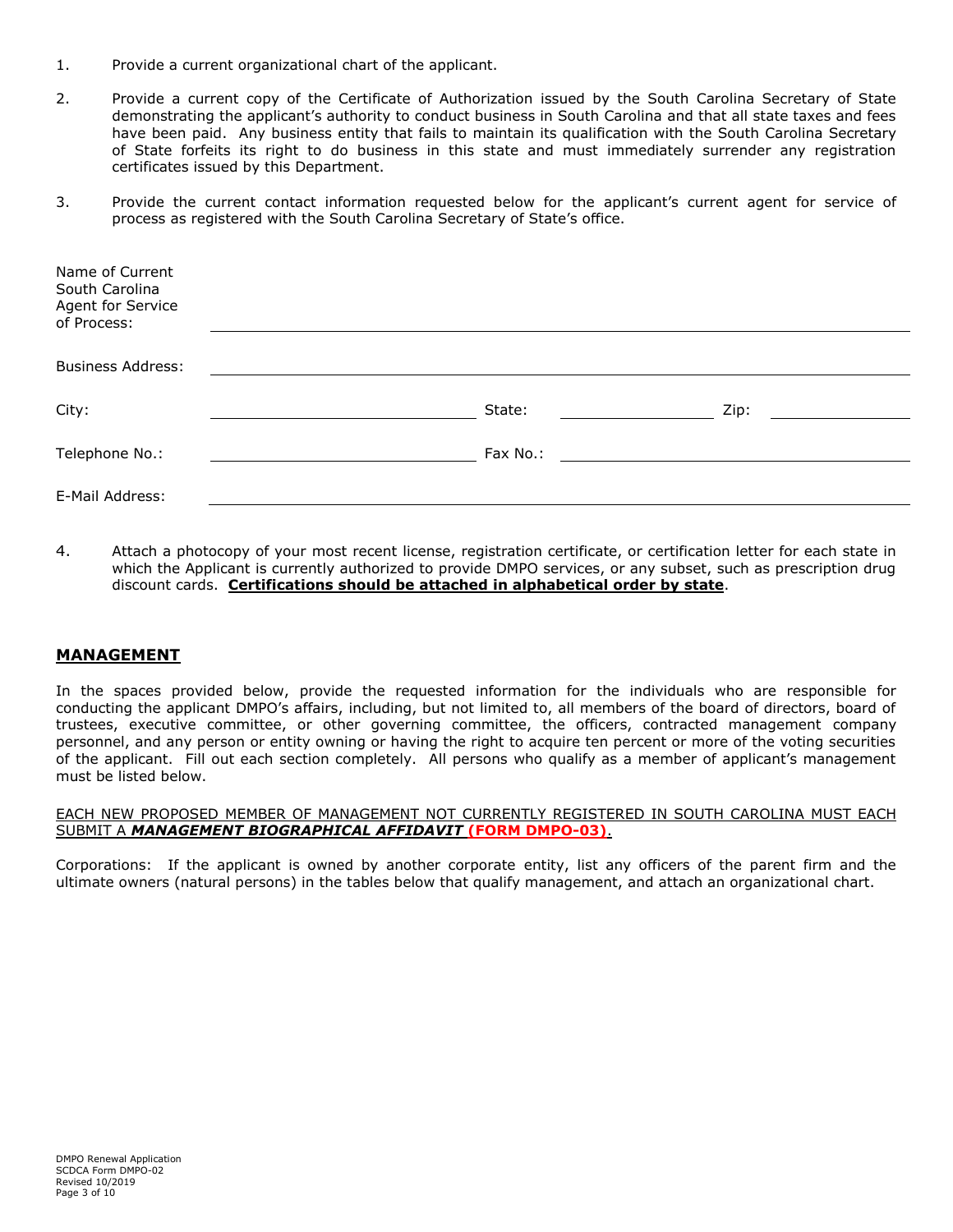#### **Management Based on Ownership:**

List the names of all persons or entities who directly or indirectly own, control, hold with the power to vote, or hold proxies representing ten percent (10%) or more of the voting securities of the Applicant. Please note whether or not the person or entity is a new member of management since your last application. If necessary, attach additional sheet(s) providing the same information requested below.

| <b>Full Name</b><br><b>And Address</b> | Date of Birth<br>(mm-dd-yyyy) | % Ownership | New? |
|----------------------------------------|-------------------------------|-------------|------|
|                                        |                               |             |      |
|                                        |                               |             |      |
|                                        |                               |             |      |
|                                        |                               |             |      |
|                                        |                               |             |      |
|                                        |                               |             |      |
|                                        |                               |             |      |
|                                        |                               |             |      |

**Compliance Note: The Family Independence Act of 1995 requires the South Carolina Department of Social Services – Child Enforcement Division (Division) to operate a license revocation program for the purpose of enforcing and establishing child support. In accordance with this Act, South Carolina law (§ 20-7-944) requires that all licensing entities submit to the Division licensee data for all new and renewal licenses issued. Therefore, identifying information (i.e., name, social security number and date of birth, etc.) for all members of management licensed with this renewal application will be forwarded to the Division upon the issuance of each renewal license. Personal information will not**  be used for any other purpose and is not subject to disclosure under the South Carolina Freedom of Information Act. **South Carolina Code § 30-4-10 et seq.**

DMPO Renewal Application SCDCA Form DMPO-02 Revised 10/2019 Page 4 of 10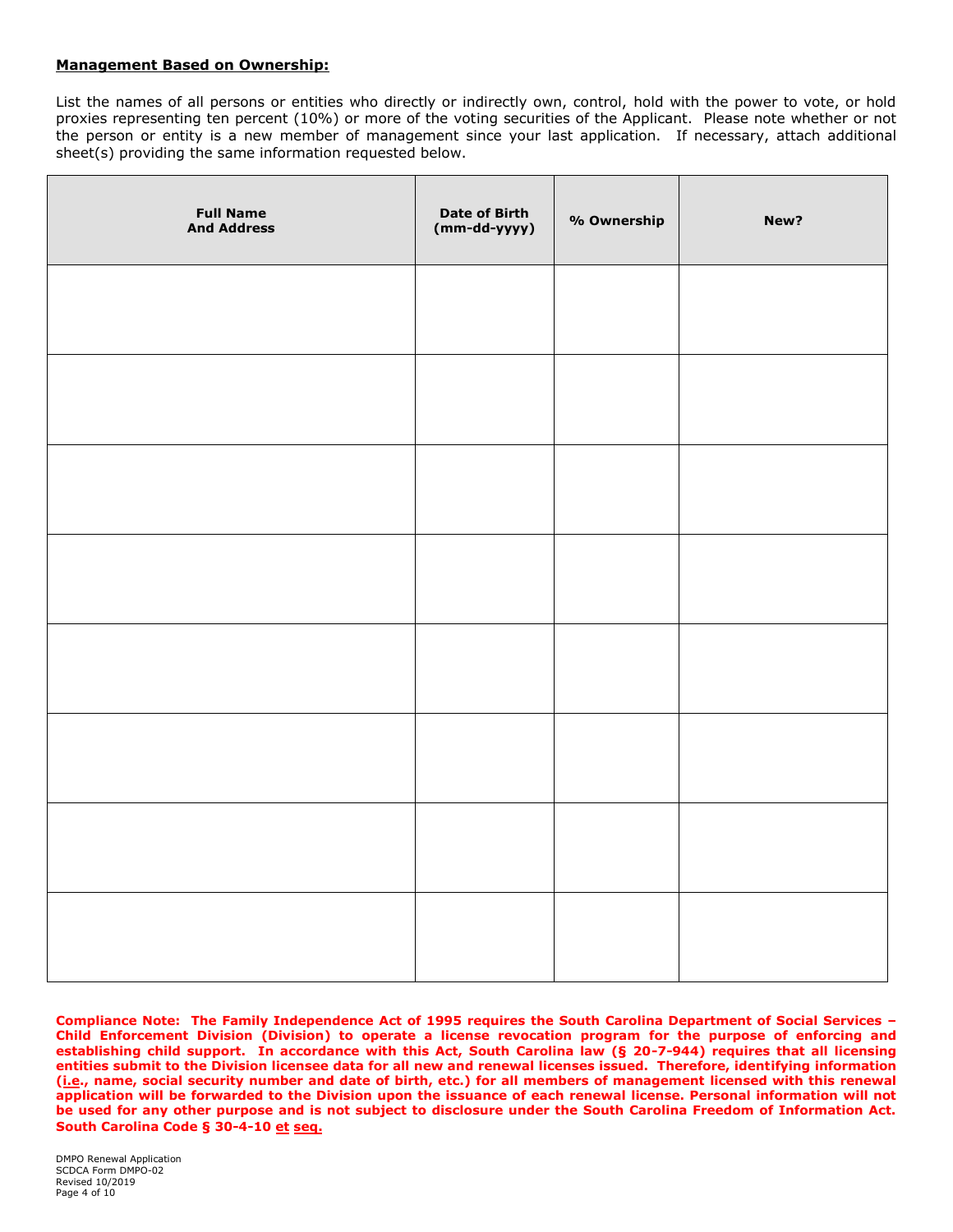## **Management Based on Position:**

List the names and titles/positions of all officers, directors and any person who has direct or indirect control of the organization, including but not limited to contracted management company personnel. Please note whether or not the person or entity is a new member of management since your last application. If necessary, attach additional sheet(s) providing the same information requested below.

| <b>Full Name</b><br><b>And Address</b> | <b>Title/Position</b> | <b>Date of Birth</b><br>$(mm-dd-yyyy)$ | New? |
|----------------------------------------|-----------------------|----------------------------------------|------|
|                                        |                       |                                        |      |
|                                        |                       |                                        |      |
|                                        |                       |                                        |      |
|                                        |                       |                                        |      |
|                                        |                       |                                        |      |
|                                        |                       |                                        |      |
|                                        |                       |                                        |      |
|                                        |                       |                                        |      |
|                                        |                       |                                        |      |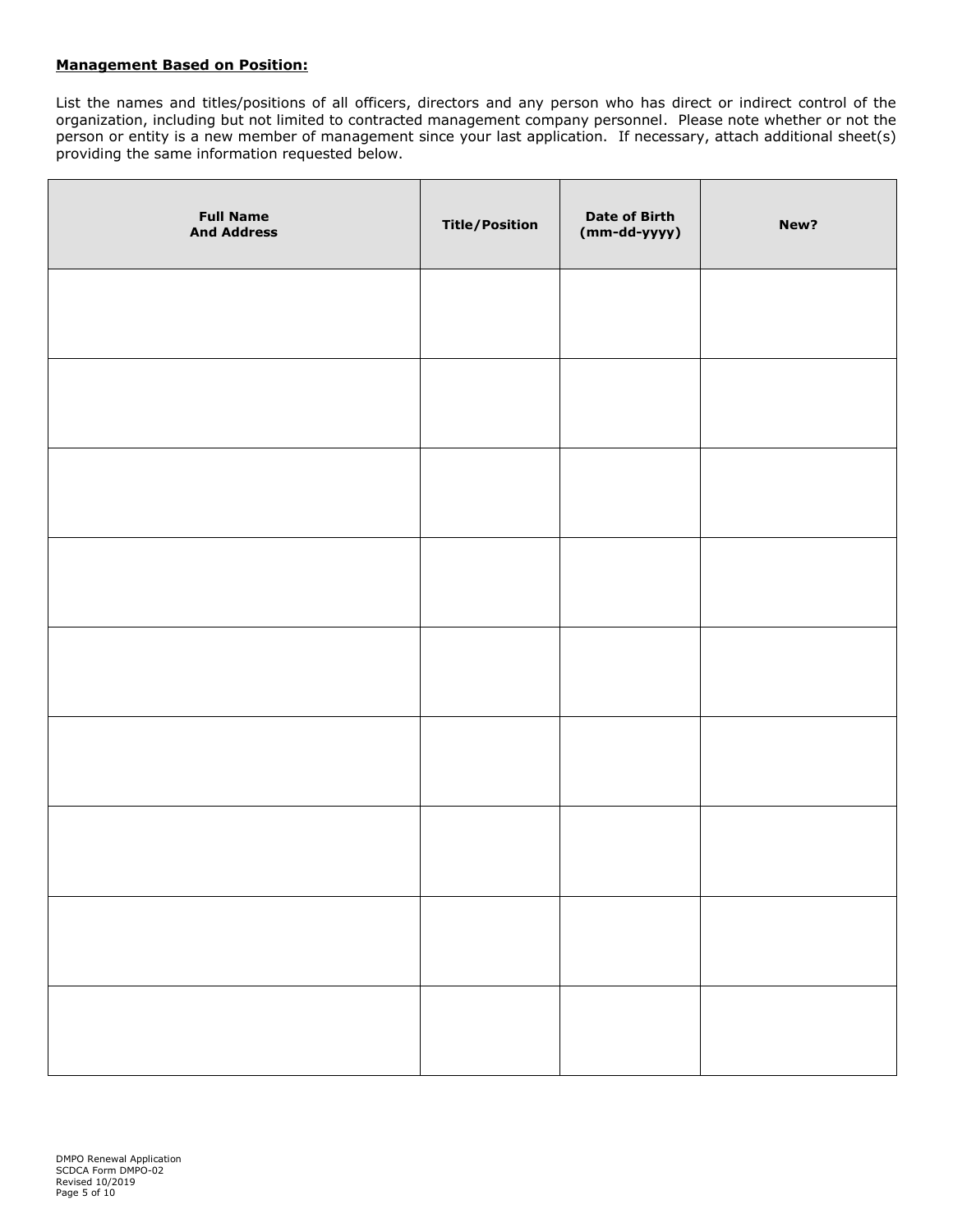## **APPLICANT BUSINESS HISTORY**

#### **If any question is answered "Yes", attach separate page(s) detailing the circumstances (including any applicable details such as state, license number, dates, etc.)**

1. Since your last application, have any of the Applicant's existing or proposed management ever been convicted or found guilty of any misdemeanors or felonies (with the exception of minor traffic violations) in any jurisdiction or territory in the United States?



2. Since your last application, has either the Applicant or any of its existing or proposed management ever been refused a license, registration, or certification as a discount medical plan, or renewal thereof, in any jurisdiction or territory in the United States?



3. Since your last application, has either the Applicant or any of its existing or proposed management ever had a license revoked, suspended, or otherwise acted against (including probation, fine, or reprimand) in a disciplinary action in any jurisdiction or territory in the United States?

| Yes | N٥ |
|-----|----|
|-----|----|

4. Since your last application, has either the Applicant or any of its existing or proposed management ever been involved in or owned an interest in an organization that has been adjudicated bankrupt, filed proceedings under the Bankruptcy Act, or has otherwise closed due to insolvency?



5. Since your last application, are any of the licenses, registrations, or certifications of the Applicant or any of its existing or proposed management currently under investigation or currently pending disciplinary action in any jurisdiction or territory in the United States?

|  | Y≏s |  | N۵ |
|--|-----|--|----|
|--|-----|--|----|

6. Since your last application, has the Applicant or any of its existing or proposed management failed to satisfy any tax liabilities?

|  | YAc |  | N٥ |
|--|-----|--|----|
|--|-----|--|----|

7. Since your last application, has the Applicant or any of its existing or proposed management had a lien or levy placed against it/them?

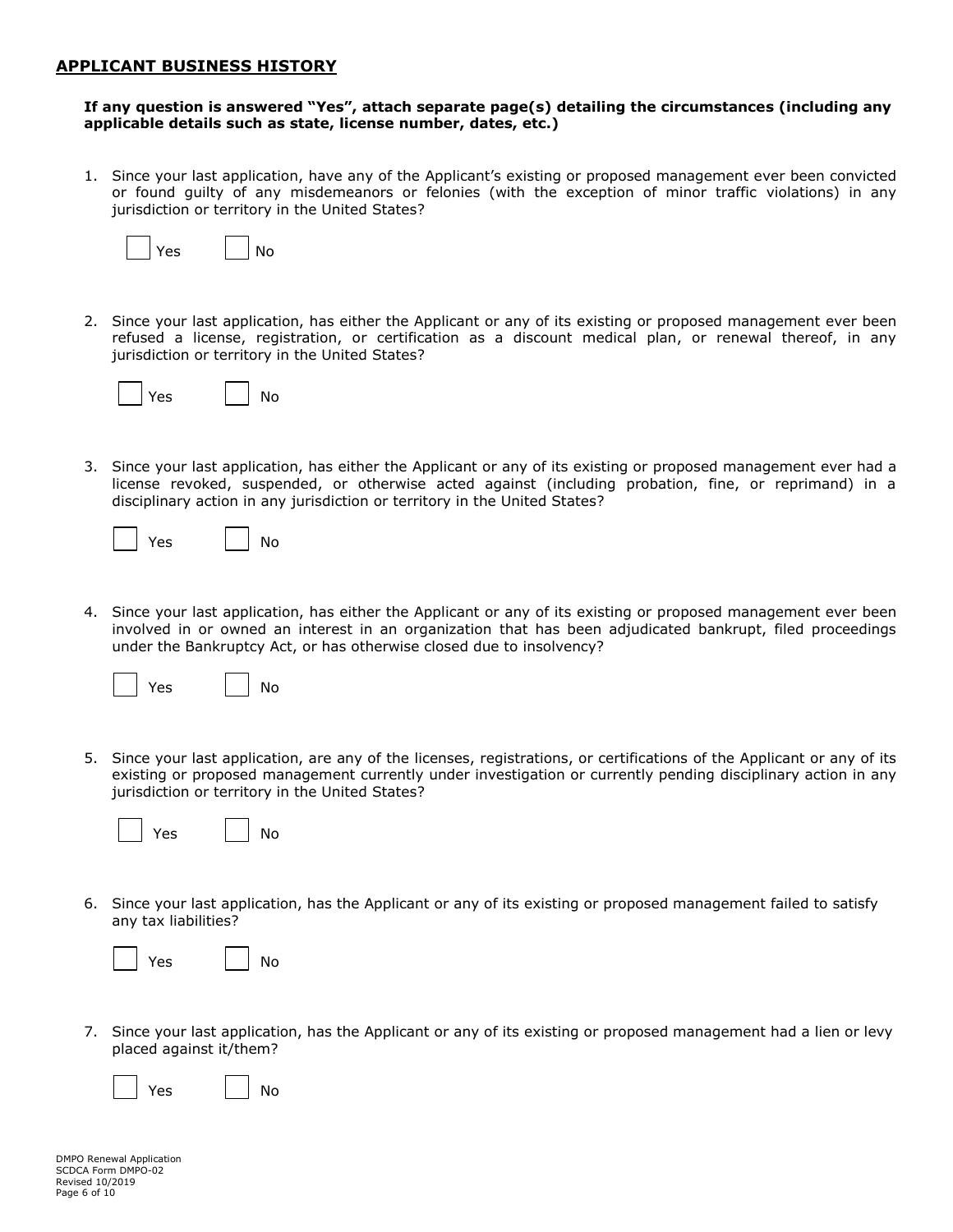8. Since your last application, has the Applicant or any of its existing or proposed management been the subject of an indictment or a "cease and desist" order in any jurisdiction or territory in the United States?

|  | AC |  |  | N٥ |
|--|----|--|--|----|
|--|----|--|--|----|

9. Since your last application, has the Applicant or any of its existing or proposed management been the subject of a governmental investigation?

| Yes | No |
|-----|----|
|-----|----|

10. Is there any litigation or legal proceeding currently pending or threatened against the Applicant or any of its existing or proposed management in any jurisdiction or territory in the United States?

| N٥<br>Yes. |
|------------|
|------------|

# **SOUTH CAROLINA OPERATIONS**

Provide a list of all offices, including branch offices, located in South Carolina:

Check if the Applicant has no South Carolina offices.

| <b>Address</b> | <b>Contact Person</b> | Telephone # | <b>E-mail address</b> |
|----------------|-----------------------|-------------|-----------------------|
|                |                       |             |                       |
|                |                       |             |                       |
|                |                       |             |                       |
|                |                       |             |                       |
|                |                       |             |                       |

# **DISCOUNT MEDICAL PLAN OPERATIONS AND MARKETING**

- 1. Attach a list all names (including trade names, brand names, private label names or DBAs) used to market the DMPO's discount program.
- 2. Does the DMPO or any of its marketers include any insurance coverage with the discount program?

|  |  |  | N٥ |
|--|--|--|----|
|--|--|--|----|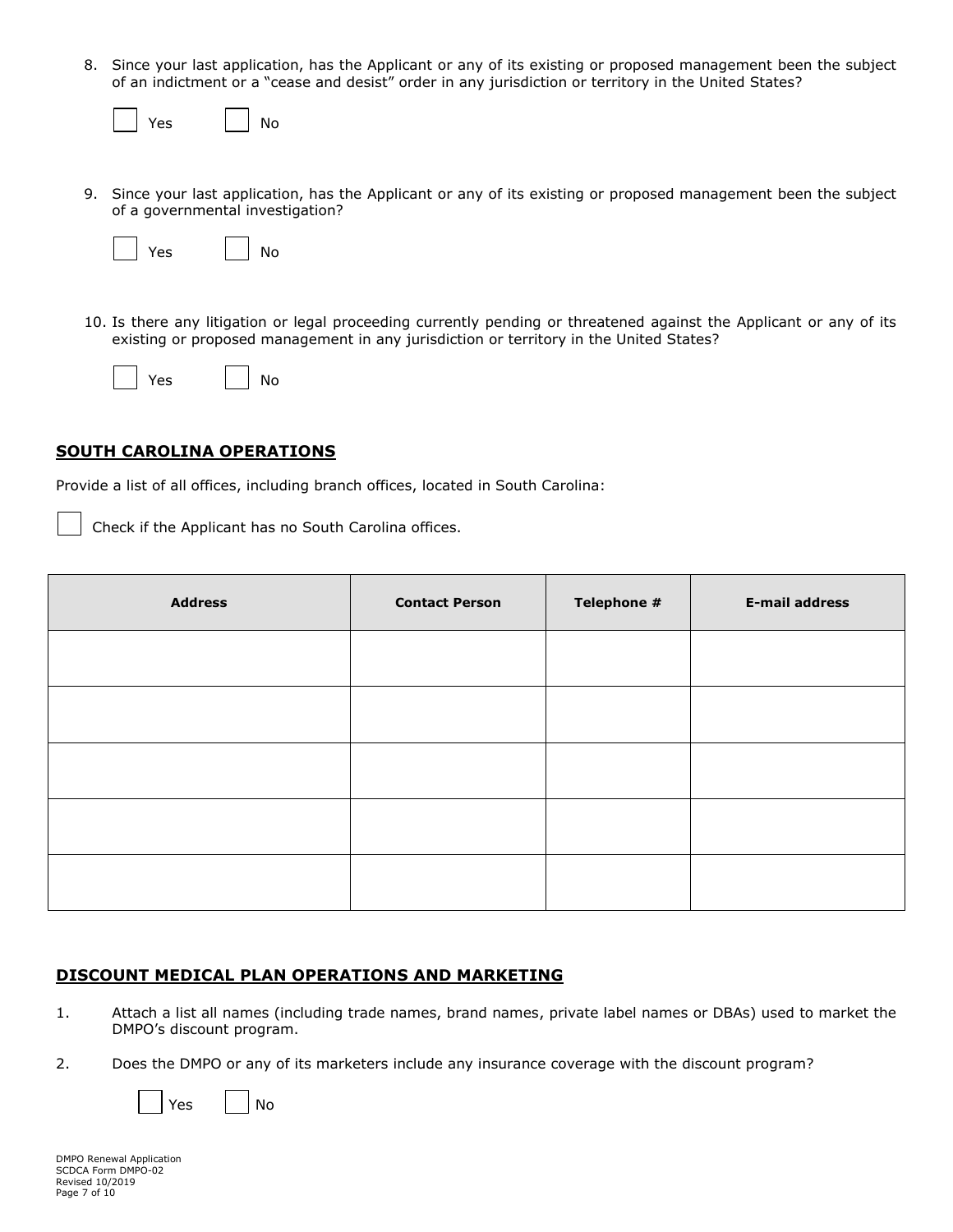- 3. If yes, please attach an explanation of the insurance benefits, including the name(s) of the insurer(s). Please submit copies of all policies.
- 4. Attach current copies of the form of any contract made or to be made between the applicant and any person for the performance on the applicant's behalf of any function, including, but not limited to, marketing, administration, enrollment, and subcontracting for the provision of health care services to customers. This should include internal marketing staff as well as external marketers, including call centers.
- 5. Do your agreements with external marketing companies permit those companies to further subcontract marketing functions to other companies (sub-marketers or private label brands) with or without your approval?



- 6. If yes, please attach an explanation of the DMPO's policies and procedures.
- 7. Provide an organizational chart showing all authorized marketer, sub-marketer, or private label companies and their relationship with the DMPO.
- 8. Provide copies of all current training materials for marketers and representatives (internal and external).
- 9 . Attach a statement describing the proposed methods of marketing by the DMPO and its marketers/submarketers/private label brands.
- 10. Provide copies of all marketing materials that will be used in South Carolina and a description of the media (TV, Internet, mass mailing etc.) used for each of the materials submitted. This should include the marketing materials of the DMPO and any authorized marketer or sub-marketer of your plan, including private label brands. All advertisements must contain the name and address of the company offering the service and must conform to the name on file with the Department. In addition, these materials must clearly disclose the amount of all discounts offered. **IT IS IMPORTANT FOR YOU TO VERIFY THAT ALL MARKETING MATERIALS MEET THE REQUIREMENTS OF S.C. CODE SECTION 37-17-10 ET. SEQ. BEFORE SUBMITTING THEM WITH YOUR APPLICATION.**
- 11. Does the applicant require its external marketing companies, including private label brands, to get prior approval from the DMPO of their advertising materials?



- 12. If yes, attach a description of this procedure.
- 13. South Carolina law requires the prominent display of the Internet website address which contains an up-to-date list of the names and addresses of providers with which a DMPO has contracted directly or through a provider network on all advertising, marketing material, brochures and discount medical plan cards. What is that website address?
- 14. If any of the websites are password protected or for customers-only, please provide codes to the Department to enable a full review of the site(s).
- 15. Provide copies of all application forms used by the DMPO and its marketers/sub-marketers, including private label brands, to sign up customers. **IT IS IMPORTANT FOR YOU TO VERIFY THAT ALL FORMS MEET THE REQUIREMENTS OF S.C. CODE SECTION 37-17-10 ET. SEQ. BEFORE SUBMITTING THEM WITH YOUR APPLICATION.**
- 16. Provide copies of all the discount cards issued by the DMPO and its marketers/sub-marketers, including private label brands.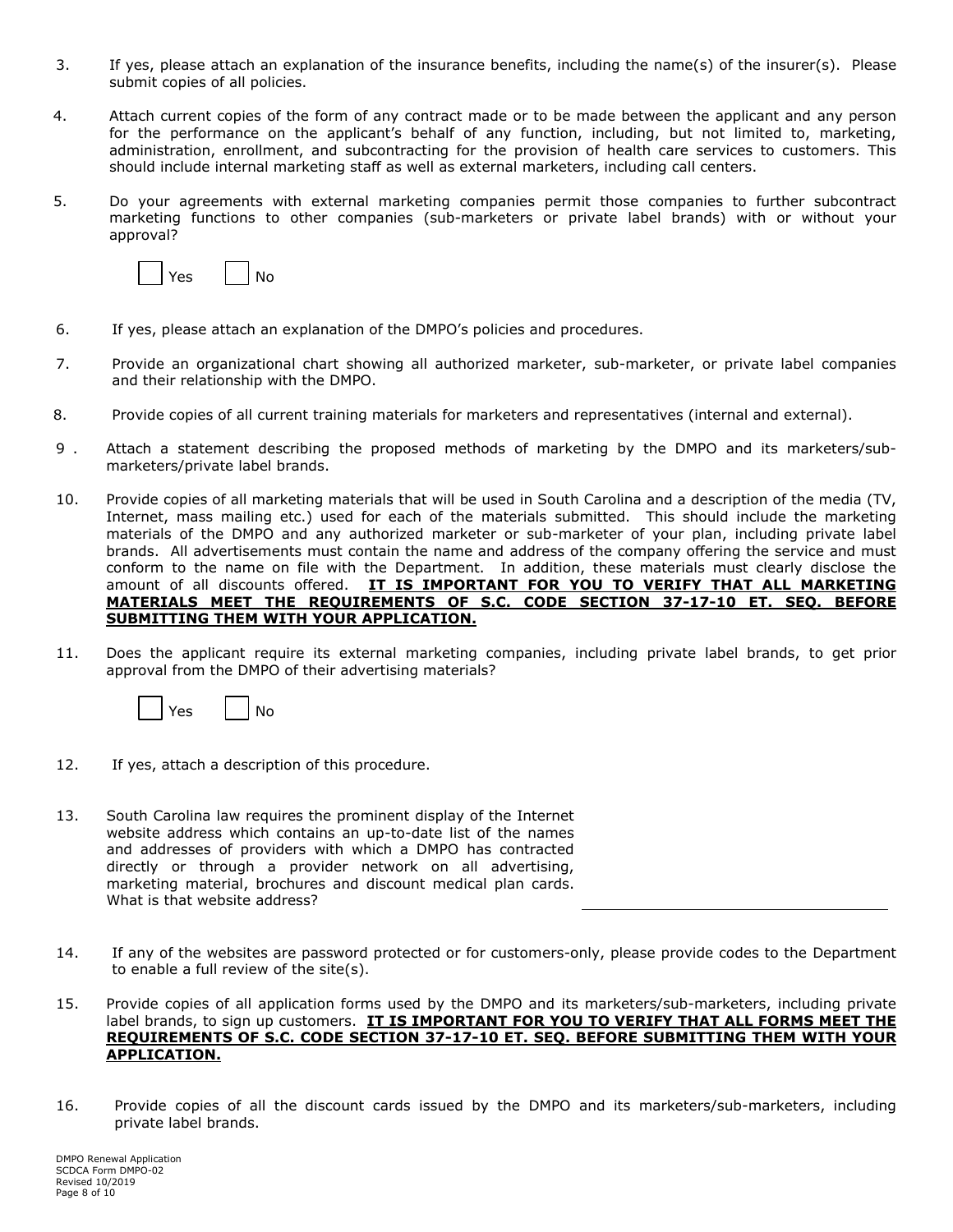- 17. Attach a copy of the notice, included in membership agreements and marketing materials, that each customer receives stating the terms under which the discount medical plan may be returned or cancelled.
- 18. Attach a list of all additions and subtractions to your previously filed list of providers or provider networks with whom your DMPO has contracts or agreements to provide discounted health care services to South Carolina customers.
- 19. Attach copies of the form of all current contracts made or to be made between the applicant and any providers or provider networks regarding the provision of medical services to South Carolina customers.
- 20. Attach a detailed description of the customer complaint procedures to be established and maintained by the DMPO and its marketers/sub-marketers, including private label brands.

## **MARKETERS**

- 1. Provide a list of all of the Applicant's authorized marketers, as defined in S.C. Code Ann. § 37-17-20 (5), including any sub-marketers and private label brands. This information should be provided using either the *Marketer Company List* **(Form DMPO-04)** or in a report that you generate provided, however, that all of the information requested in the table below is included in the separate report.
- 2. How many representatives, as defined in S.C. Code Ann. § 37-17-20 (6), including those employed by all sub-marketers and private label brands, are authorized to market the Applicant's discount medical plans?
- 3. Provide a list of all of the Applicant's authorized representatives, including all representatives of authorized marketing companies, including sub-marketers and private label brands. This information should be provided using either the *Authorized Representative List* **(Form DMPO-05)** or in a report that you generate provided, however, that all of the information requested on that form is included in the separate report.

# **FINANCIAL**

1. Applicants must attach copies of the company's Audited Financial Statements for the most recent accounting period preceding this application. The most recent statement must be for annual period ending no earlier than 180 days before the date of this application, certified by two principal officers of the applicant (if the applicant is not a corporation, by others the administrator requires),and shall be attested to by an independent Certified Public Accountant. If the most recent audited financial statement currently available is dated more than 180 days before the date of this application, the applicant must certify to the Department that there have been no material adverse changes in the financial position of the company since the date of the last financial statements, and shall provide a copy of the next financial statement as soon as it becomes available.

If the applicant is a subsidiary of a parent entity that is publicly traded and that prepares audited financial statements reflecting the consolidated operations of the parent entity, the subsidiary may submit, in lieu of the certified financial statement of the applicant, the audited financial statement of the parent.

The financial statements must be prepared in accordance with generally accepted accounting principles and must include a statement of income and retained earnings, balance sheet, statement of changes in financial position (cash flow), and applicable footnotes. The financial statements also must reflect positive working capital and positive tangible net worth.

Information supplied regarding net worth is proprietary and confidential and is exempt from disclosure to third parties.

2. Applicants must provide a bond in the amount of \$50,000 as required by S.C. Code Ann. § 37-17-40(A)(3) (2015). A sample bond form is available as **(Form DMPO-06).**